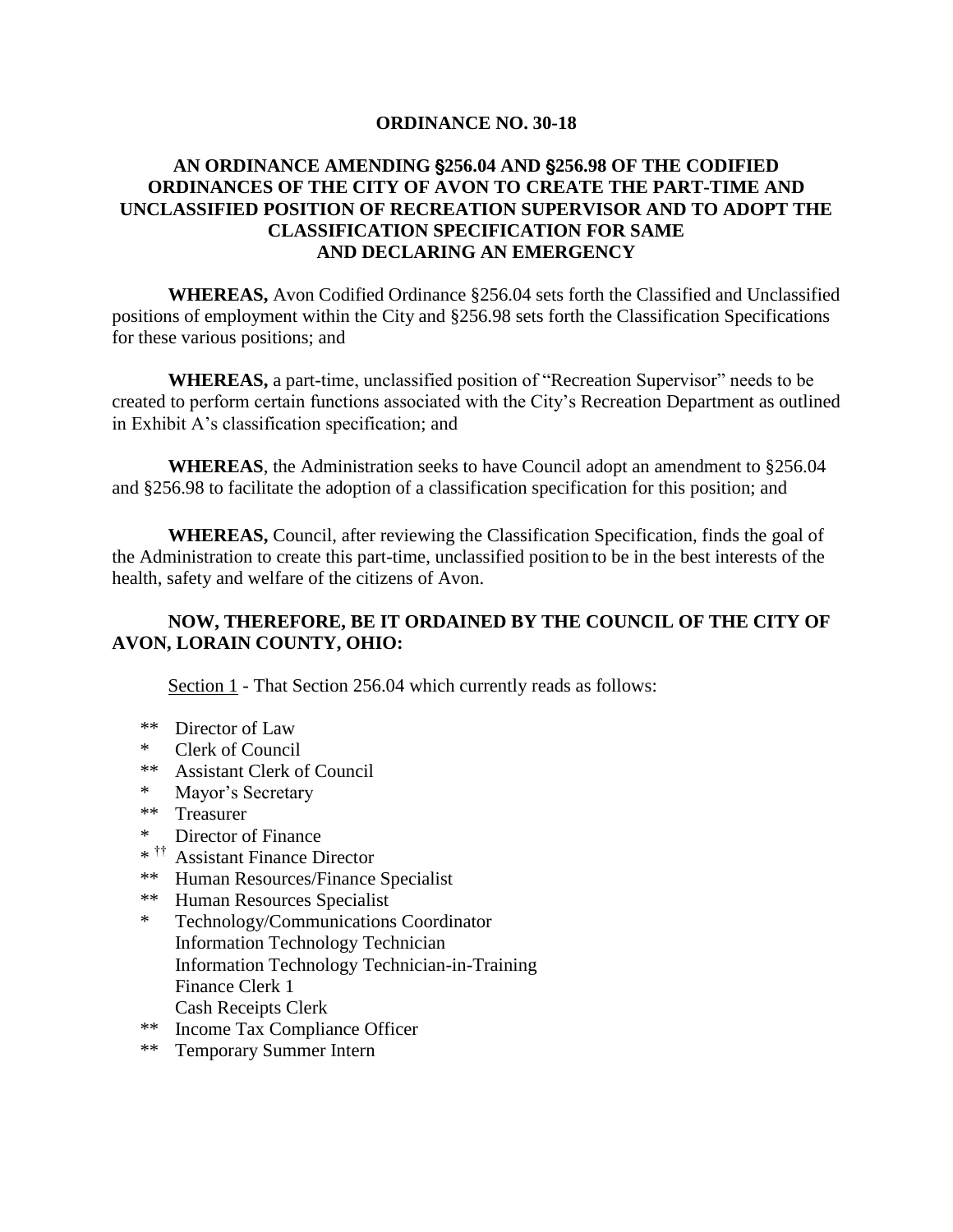- \*\* Temporary Student Intern
- \*\* Temporary Seasonal Employee
- \*\* Seasonal Recreation Specialist<br>\*\* Seasonal Program Specialist
- Seasonal Program Specialist
- \* Senior Center Coordinator
- \*\* Senior Center Activity Planner<br>\*\* Senior Center Transit Driver/M
- Senior Center Transit Driver/Maintenance
- \*\* Senior Center Transit Driver
- \*\* Senior Center Transit Scheduler
- \*\* Planning Coordinator
- \* Economic Development Coordinator/Assistant Planning Coordinator
- \*\* ADA Coordinator
- \*\* Clerk of Courts Clerk/Secretary
- \*\* Community Center Coordinator
- \*\* General Clerk Facilities Maintenance Worker
- \*\* Facilities Maintenance Worker
- \* Director of Parks
- \*\* Recreation Coordinator Parks Maintenance Worker
- \*\* Parks Worker 2
- \*\* Parks Worker 1
- \*\* Aquatics Coordinator
- \*\* Seasonal Pool Manager
- \*\* Seasonal Pool Supervisor
- \*\* Seasonal Pool Technician
- \*\* Seasonal Lifeguard
- \*\* Seasonal Cashier
- \* Director of Public Service
- \* Superintendent of Streets
- \* Traffic Signal/Electrical Manager Street Crew Leader Equipment Operator 2 Equipment Operator 1 Laborer
- \*\* Laborer
- \* † Superintendent of Utilities
- \* Superintendent-in-Training/Public Utilities
- \* Administrative Assistant to the Superintendent of Utilities Assistant Superintendent of Utilities Utilities Crew Leader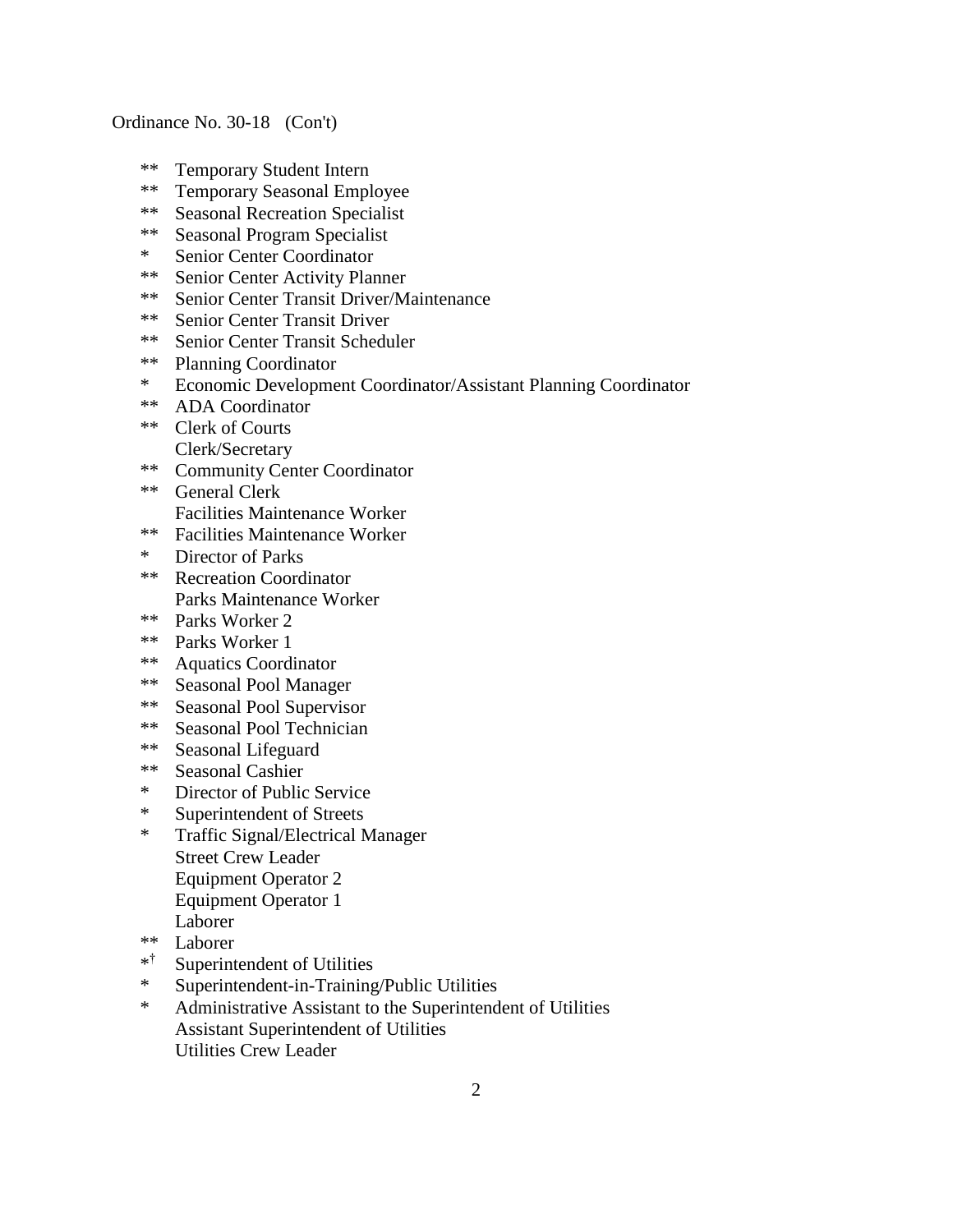Water and Sewerline Maintenance Worker Utilities Billing Clerk 1

- \* City Engineer
- \*\* Project Manager
- \*\* Director of Public Safety
- \* Chief Building Official
- \* Building Inspector (Certified)
- \* Building Inspector (Non-Certified)<br>\* Zoning Enforcement Officer
- Zoning Enforcement Officer Police Chief Police Captain Administrative Assistant to the Police Chief Police Lieutenant Police Sergeant Police Officer
- \*\* Police Officer
- \*\* School Resource Officer
- \* School Resource/Crime Prevention Officer Communications Manager - Police Department Public Information Officer - Police Department Community Service Officer Police Dispatcher
- \*\* Police Dispatcher
- \*\* Animal Care and Control Officer Fire Chief Assistant Fire Chief Fire Captain/Paramedic Fire Lieutenant/Paramedic Firefighter/Paramedic
- \*\* Intermittent Firefighter/Paramedic
- \* Administrative Assistant/Dispatcher
- \* Denotes unclassified full-time employee
- \*\* Denotes unclassified part-time employee

No asterisk denotes classified employee

- † This position shall remain classified until vacated by Dave Conrad
- †† This position shall remain classified until vacated by June Mitchell

(Ord. 127-91. Passed 12-23-91; Ord. 168-95. Passed 11-20-95; Ord. 86-96. Passed 6-10-96; Ord. 93-97. Passed 5-27-97; Ord. 94-97. Passed 5-27-97; Ord. 185-00. Passed 1-22-01; Ord. 96-01. Passed 6-25-01; Ord. 6-03. Passed 1-27-03; Ord. 74-05. Passed 6-27-05; Ord. 141-06. Passed 11-13-06; Ord. 99-07. Passed 7-9-07; Ord. 69-08. Passed 6-23-08; Ord.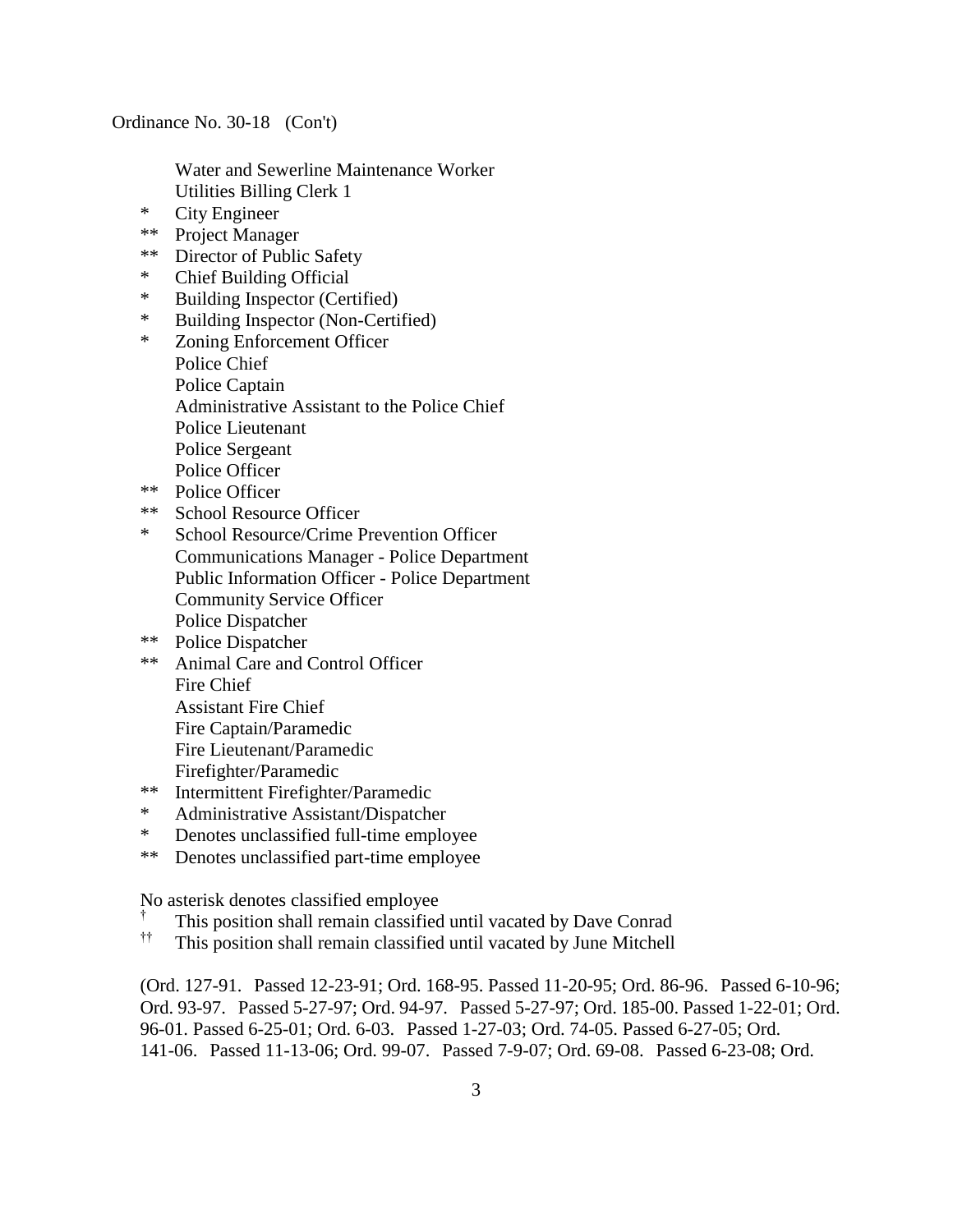16-09. Passed 2-9-09; Ord. 17-09. Passed 2-9-09; Ord. 93-09. Passed 6-22-09; Ord. 130-09. Passed 11-23-09; Ord. 1-10. Passed 1-4-10; Ord. 20-10. Passed 3-8-10; Ord. 88-10. Passed 9-27-10; Ord. 39-11. Passed 4-25-11; Ord. 49-11. Passed 5-9-11; Ord. 118-11. Passed 12-12-11; Ord. 119-11. Passed 12-12-11; Ord. 42-12. Passed 5-14-12; Ord. 86-12. Passed 8-13-12; Ord. 32-13. Passed 3-25-13; Ord. 66-13. Passed 5-28-13; Ord. 79-13. Passed 6-10-13; Ord. 24-14. Passed 2-14-14; Ord. 46-14. Passed 4-28-14; Ord. 51-14. Passed 5-12-14; Ord. 53-14. Passed 5-12-14; Ord. 55-14. Passed 5-12-14; Ord. 68-14. Passed 6-9-14; Ord. 81-14. Passed 7-14-14; Ord. 109-14. Passed 9-8-14; Ord. 132-14. Passed 11-3-14; Ord. 151-14. Passed 12-22-14; Ord. 9-15. Passed 2-9-15; Ord. 11-15. Passed 1-26-15; Ord. 30-15. Passed 3-23-15; Ord. 31-15. Passed 3-23-15; Ord. 32-15. Passed 3-23-15; Ord. 34-15. Passed 3-23-15; Ord. 85-15. Passed 6-22-15; Ord. 87-15. Passed 6-22-15; Ord. 95-15. Passed 7-13-15; Ord. 153-15. Passed 12-14-15; Ord. 33-16. Passed 3-14-16; Ord. 62-16. Passed 5-23-16; Ord. 100-16. Passed 9-26-16; Ord. 9-17. Passed 2-27-17; Ord. 16-17. Passed 3-13-17; Ord. 28-17. Passed 4-10-17.)

### **Shall be amended to read as follows: (New language in bold print)**

- \*\* Director of Law
- \* Clerk of Council
- \*\* Assistant Clerk of Council
- \* Mayor's Secretary
- \*\* Treasurer
- \* Director of Finance
- \* †† Assistant Finance Director
- \*\* Human Resources/Finance Specialist
- \*\* Human Resources Specialist
- \* Technology/Communications Coordinator Information Technology Technician Information Technology Technician-in-Training Finance Clerk 1 Cash Receipts Clerk
- \*\* Income Tax Compliance Officer
- \*\* Temporary Summer Intern
- \*\* Temporary Student Intern
- \*\* Temporary Seasonal Employee
- \*\* Seasonal Recreation Specialist
- \*\* Seasonal Program Specialist
- \* Senior Center Coordinator
- \*\* Senior Center Activity Planner
- \*\* Senior Center Transit Driver/Maintenance
- \*\* Senior Center Transit Driver
- \*\* Senior Center Transit Scheduler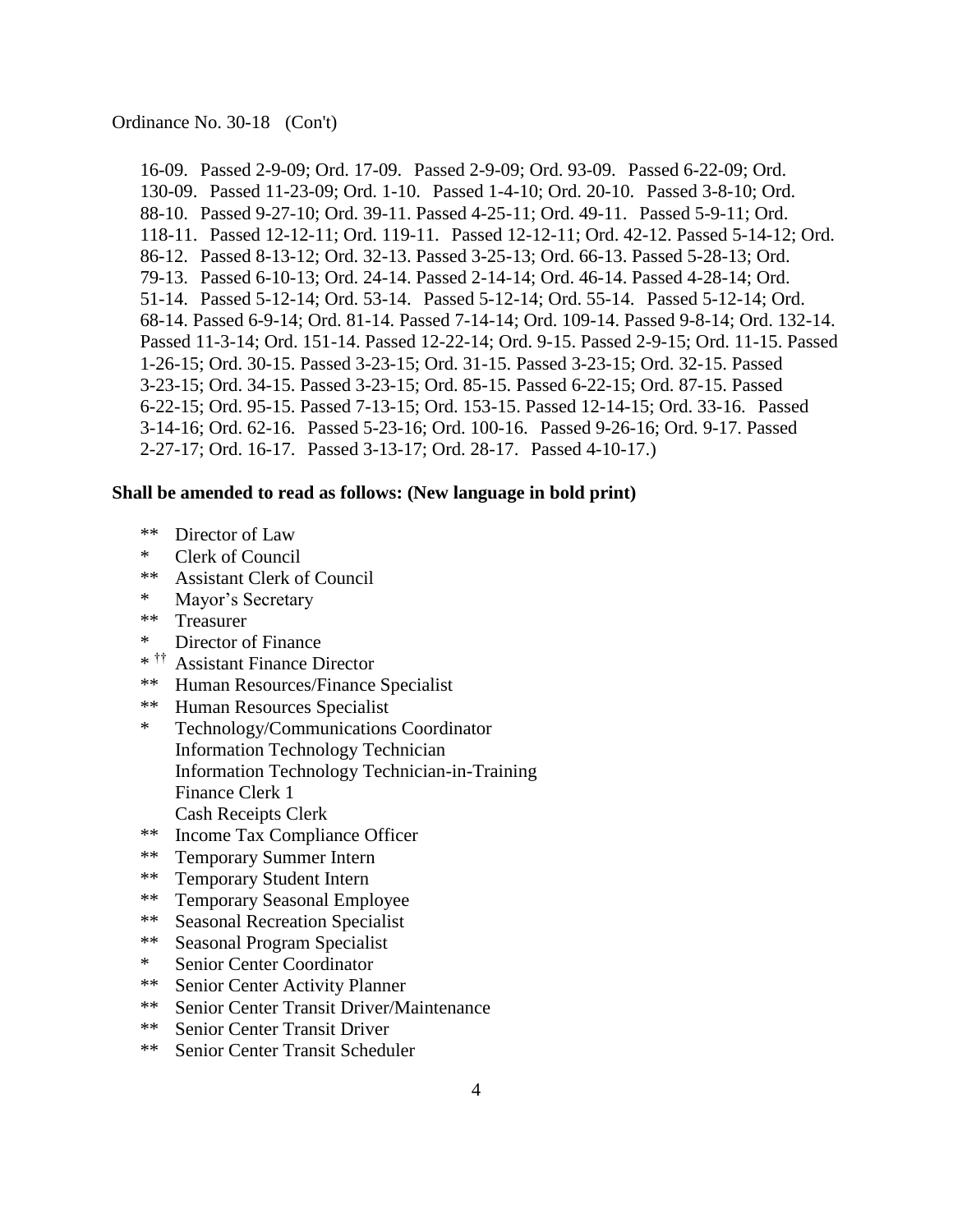- \*\* Planning Coordinator
- \* Economic Development Coordinator/Assistant Planning Coordinator
- \*\* ADA Coordinator
- \*\* Clerk of Courts
- Clerk/Secretary \*\* Community Center Coordinator
- \*\* General Clerk Facilities Maintenance Worker
- \*\* Facilities Maintenance Worker
- \* Director of Parks
- \*\* Recreation Coordinator
- **\*\* Recreation Supervisor** Parks Maintenance Worker
- \*\* Parks Worker 2
- \*\* Parks Worker 1
- \*\* Aquatics Coordinator
- \*\* Seasonal Pool Manager
- \*\* Seasonal Pool Supervisor
- \*\* Seasonal Pool Technician<br>\*\* Seasonal Lifeguard
- Seasonal Lifeguard
- \*\* Seasonal Cashier
- \* Director of Public Service
- \* Superintendent of Streets
- \* Traffic Signal/Electrical Manager Street Crew Leader Equipment Operator 2 Equipment Operator 1 Laborer
- \*\* Laborer
- \* † Superintendent of Utilities
- \* Superintendent-in-Training/Public Utilities
- \* Administrative Assistant to the Superintendent of Utilities Assistant Superintendent of Utilities Utilities Crew Leader Water and Sewerline Maintenance Worker Utilities Billing Clerk 1
- \* City Engineer
- \*\* Project Manager
- \*\* Director of Public Safety
- \* Chief Building Official
- \* Building Inspector (Certified)
- \* Building Inspector (Non-Certified)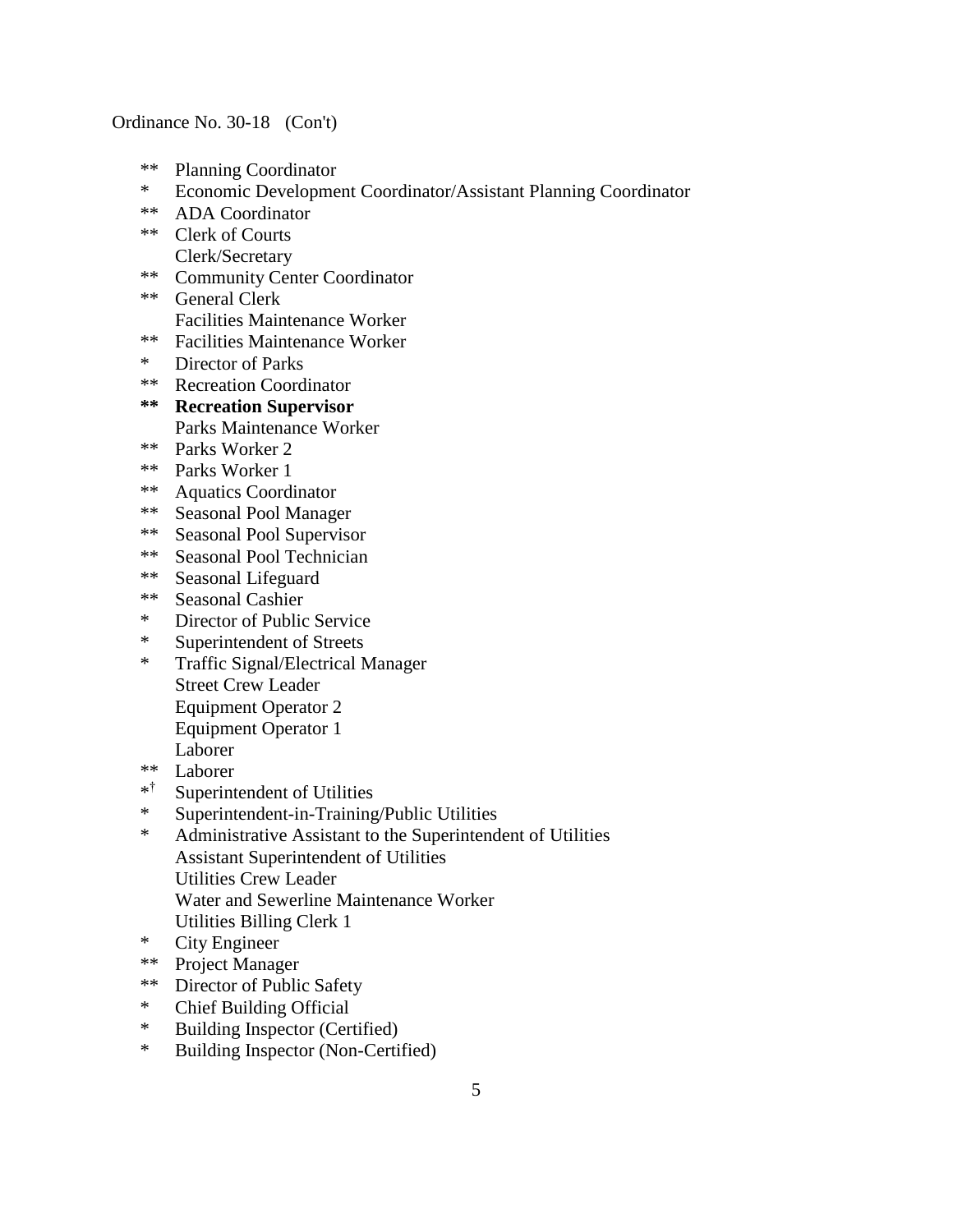- \* Zoning Enforcement Officer Police Chief Police Captain Administrative Assistant to the Police Chief Police Lieutenant Police Sergeant Police Officer
- \*\* Police Officer
- \*\* School Resource Officer
- \* School Resource/Crime Prevention Officer Communications Manager - Police Department Public Information Officer - Police Department Community Service Officer Police Dispatcher
- \*\* Police Dispatcher
- \*\* Animal Care and Control Officer Fire Chief Assistant Fire Chief Fire Captain/Paramedic Fire Lieutenant/Paramedic Firefighter/Paramedic
- \*\* Intermittent Firefighter/Paramedic
- \* Administrative Assistant/Dispatcher
- \* Denotes unclassified full-time employee
- \*\* Denotes unclassified part-time employee No asterisk denotes classified employee
- † This position shall remain classified until vacated by Dave Conrad
- †† This position shall remain classified until vacated by June Mitchell

(Ord. 127-91. Passed 12-23-91; Ord. 168-95. Passed 11-20-95; Ord. 86-96. Passed 6-10-96; Ord. 93-97. Passed 5-27-97; Ord. 94-97. Passed 5-27-97; Ord. 185-00. Passed 1-22-01; Ord. 96-01. Passed 6-25-01; Ord. 6-03. Passed 1-27-03; Ord. 74-05. Passed 6-27-05; Ord. 141-06. Passed 11-13-06; Ord. 99-07. Passed 7-9-07; Ord. 69-08. Passed 6-23-08; Ord. 16-09. Passed 2-9-09; Ord. 17-09. Passed 2-9-09; Ord. 93-09. Passed 6-22-09; Ord. 130-09. Passed 11-23-09; Ord. 1-10. Passed 1-4-10; Ord. 20-10. Passed 3-8-10; Ord. 88-10. Passed 9-27-10; Ord. 39-11. Passed 4-25-11; Ord. 49-11. Passed 5-9-11; Ord. 118-11. Passed 12-12-11; Ord. 119-11. Passed 12-12-11; Ord. 42-12. Passed 5-14-12; Ord. 86-12. Passed 8-13-12; Ord. 32-13. Passed 3-25-13; Ord. 66-13. Passed 5-28-13; Ord. 79-13. Passed 6-10-13; Ord. 24-14. Passed 2-14-14; Ord. 46-14. Passed 4-28-14; Ord. 51-14. Passed 5-12-14; Ord. 53-14. Passed 5-12-14; Ord. 55-14. Passed 5-12-14; Ord. 68-14. Passed 6-9-14; Ord. 81-14. Passed 7-14-14; Ord. 109-14. Passed 9-8-14; Ord. 132-14. Passed 11-3-14; Ord. 151-14. Passed 12-22-14; Ord. 9-15. Passed 2-9-15; Ord. 11-15. Passed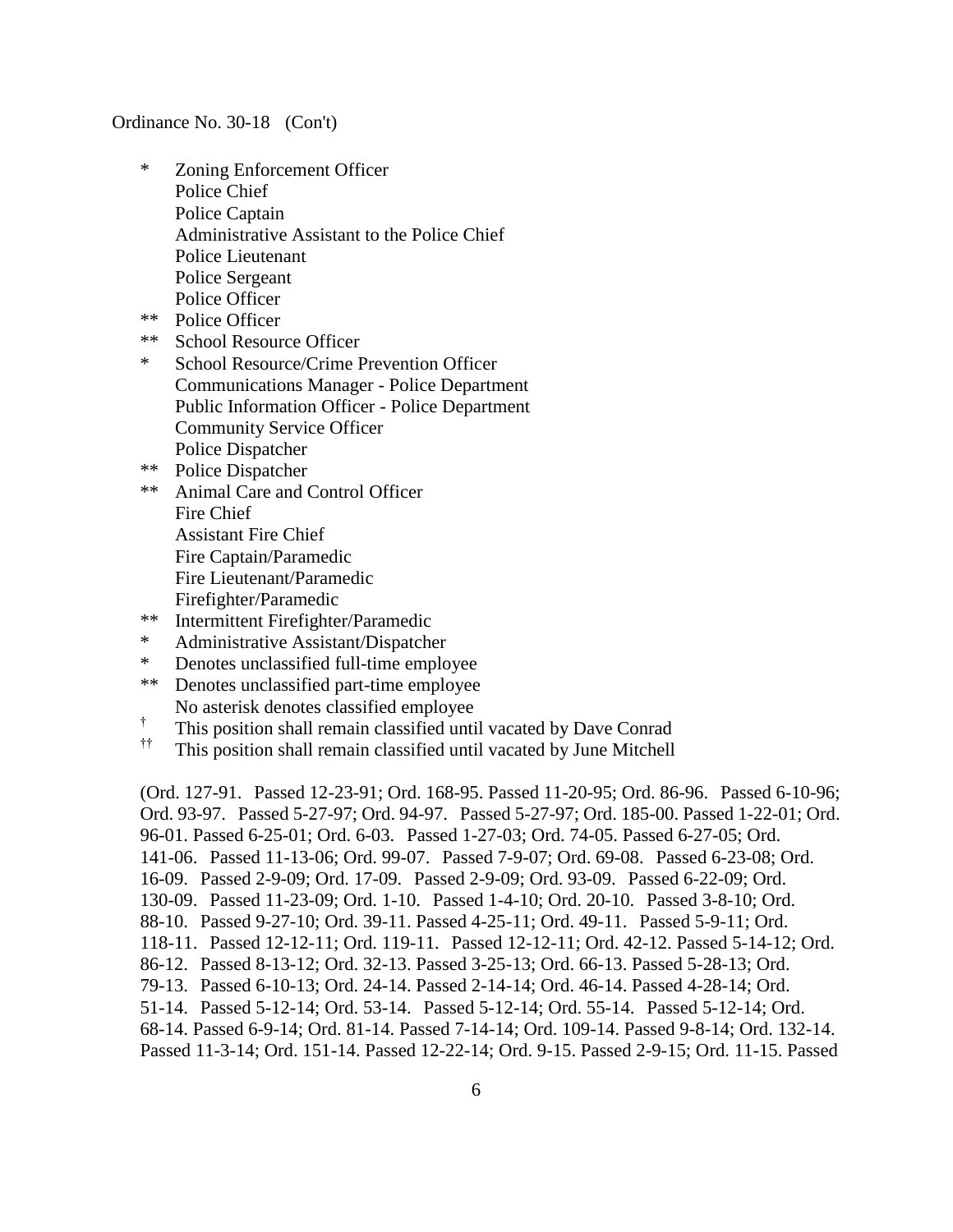1-26-15; Ord. 30-15. Passed 3-23-15; Ord. 31-15. Passed 3-23-15; Ord. 32-15. Passed 3-23-15; Ord. 34-15. Passed 3-23-15; Ord. 85-15. Passed 6-22-15; Ord. 87-15. Passed 6-22-15; Ord. 95-15. Passed 7-13-15; Ord. 153-15. Passed 12-14-15; Ord. 33-16. Passed 3-14-16; Ord. 62-16. Passed 5-23-16; Ord. 100-16. Passed 9-26-16; Ord. 9-17. Passed 2-27-17; Ord. 16-17. Passed 3-13-17; Ord. 28-17. Passed 4-10-17.)

Section 2 - That the Classification Specification for the position of Recreation Supervisor, attached hereto as Exhibit A, be, and the same is hereby adopted and incorporated herein by reference. It shall be included in and become a part of Section 256.98 of the Administrative Code. The Codifier is hereby instructed to insert said classification specification into Section 256.98.

Section 3 - That it is found and determined that all formal actions of this Council concerning and relating to the passage of this Ordinance were adopted in an open meeting of this Council, and that all deliberations of this Council and of any of its committees that resulted in such formal actions were in meetings open to the public, in compliance with all legal requirements, including Section 121.22 of the Ohio Revised Code.

Section  $4$  - That this Ordinance is hereby declared to be an emergency measure necessary for the preservation of the public peace, health, safety and welfare of the citizens of the City of Avon, the immediate emergency being the necessity to create the part-time, unclassified position of Recreation Supervisor and to adopt the classification specification for same; therefore, this Ordinance shall be in full force and effect immediately upon its passage and approval by the Mayor.

PASSED: DATE SIGNED:

By:

Robert J. Butkowski, Council President Pro Tem

APPROVED BY THE MAYOR

APPROVED AS TO FORM:

William D. Logan, Acting Mayor

John A. Gasior, Law Director

l